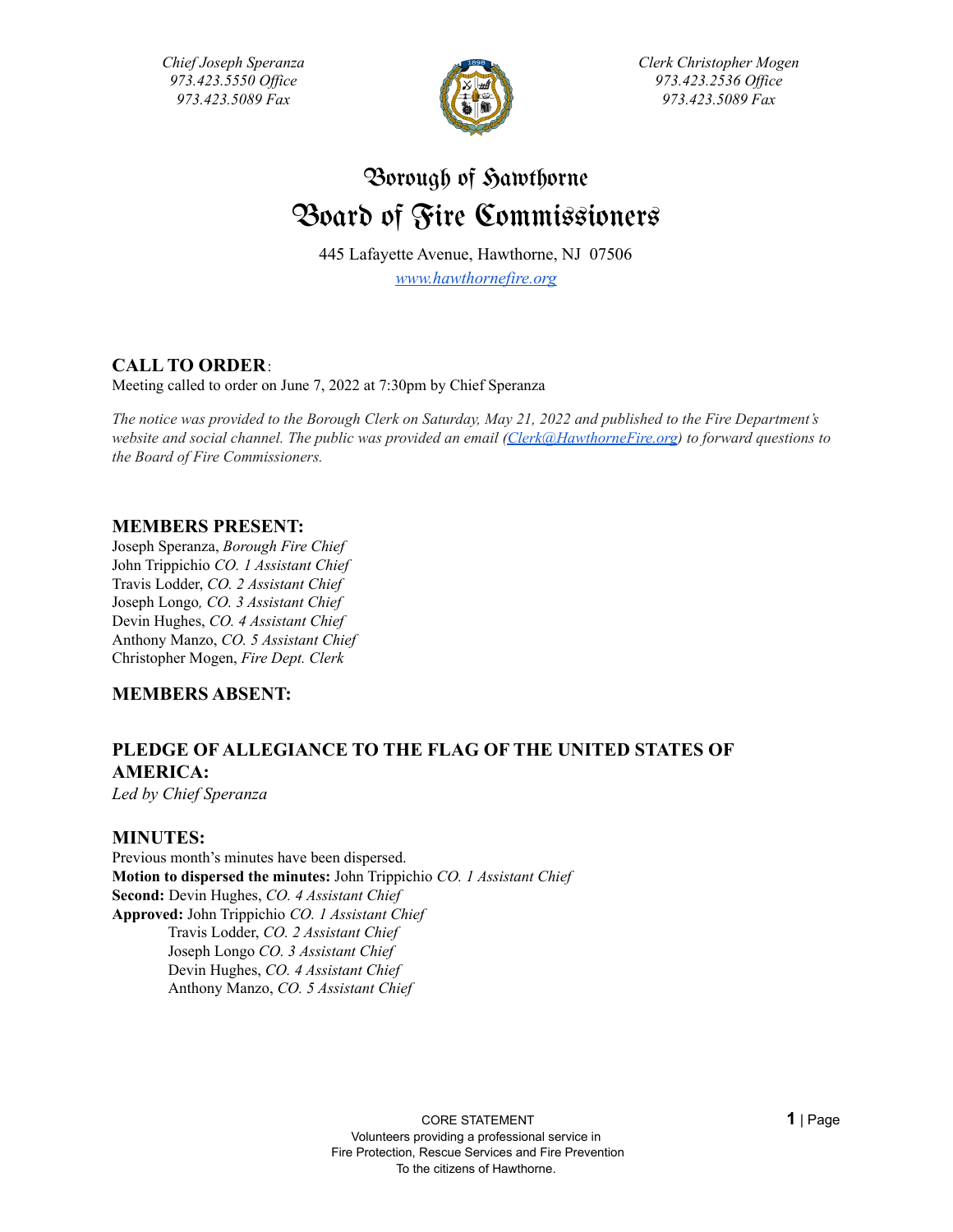## **DEPARTMENT BILL LIST OF EXPENSES***;*

*provided and presented by Clerk Mogen*

| Bergen County Public Safety (Firefighter 2 Class FF. Cameron Geier)     | \$325.00   |
|-------------------------------------------------------------------------|------------|
| Beyond the Basics - Fire Training & Consulting LLC (Size-Up Class)      | \$750.00   |
| <b>Bergenfield Fire Training Center (Live Fire Training - 4 Visits)</b> | \$1,600.00 |
| Witmer Public Safety Group (HFD - Hose Straps, High Rise Packs)         | \$1,585.00 |
| <b>Firefighter One</b> (HFD - Dex Pro Gloves)                           | \$111.75   |
| <b>Shotmeyer Bros.</b> (DEF for Engine 1, Engine 2, Engine 3)           | \$400.00   |
| Fremgen's Power Equipment (Case of Moto Mix)                            | \$78.50    |
| <b>Some's Worldwide Uniforms (Citation Bar Holders)</b>                 | \$400.00   |
| <b>Campbell Supply</b> (Engine 3 - Emergency Repair - Air Hose Ejector) | \$767.91   |
| <b>P&amp;A Auto Parts</b> (Various supplies during year)                | \$200.00   |
| <b>Communications Specialists Inc.</b> (Remove Duplexer for Fire Dept.  |            |
| Channel 2 for evaluation/service)                                       | \$69.00    |
| <b>Sunny Communications (Vertex Pages)</b>                              | \$495.00   |
| EngravingAwardsGifts.com (10 yr. Award - Robert Stonier)                | \$126.76   |

**Total: \$ 6,908.92**

**Motion to pay the bills:** John Trippichio *CO. 1 Assistant Chief* **Second:** Devin Hughes, *CO. 4 Assistant Chief* **Approved:** John Trippichio *CO. 1 Assistant Chief* Travis Lodder, *CO. 2 Assistant Chief* Joseph Longo *CO. 3 Assistant Chief* Devin Hughes, *CO. 4 Assistant Chief* Brian Patmos, *CO. 5 Captain*

## **COMMUNICATIONS TO THE BOARD;**

*Presented by Clerk Mogen*

- Received a letter for a Medical Leave of Absence for FF. David Sylverter of Company 4. starting May 31, 2022, until June 13, 2022. Approved by Company 4 and notification was made to the Board of Fire Commissioners.
- Received a resignation letter from FF. Carlos Rivera of Company 4. Approved by Company 4 and notification was made to the Board of Fire Commissioners. The department and the Board of Fire Commissioners would like to thank FF. Rivera for over six years of dedicated service to the residents of Hawthorne.
- Received a Personal Leave of Absence from FF. Adam Geier of Company 4. starting July 1, 2022. Approved by Company 4 and notification was made to the Board of Fire Commissioners.
- Received the following letters of intent to join the Hawthorne Fire Department Cadet program from Mr. Sean Warner, Mr. Nicholas Manzo, Mr. Ariel Quispe, Mr. Aidan Clancy, Mr. Kevin Tancos, Mr. Charlie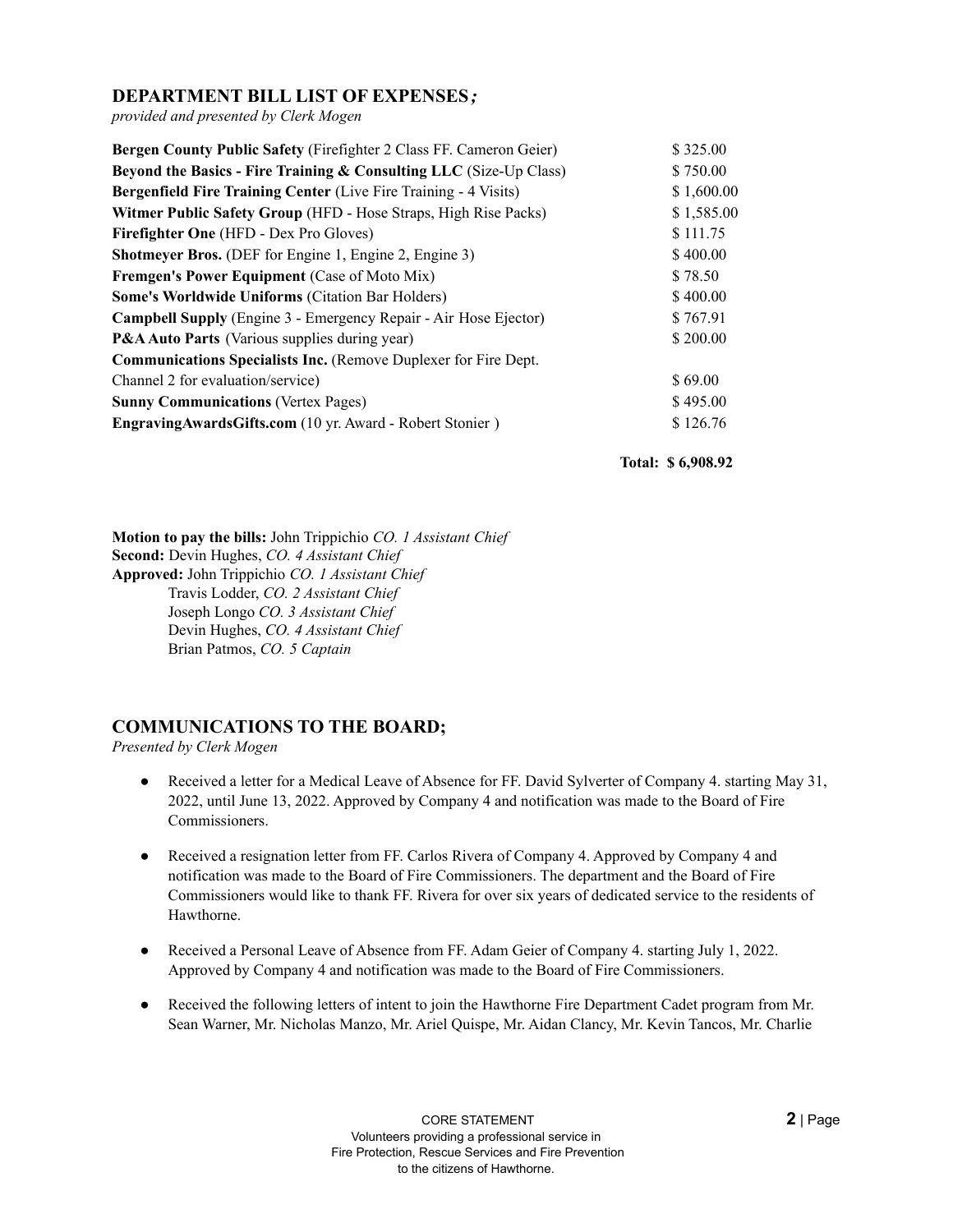Manke and Mr. Jack Manke. Cadet applications will be provided to Assistant Chief Manzo for distribution.

- Received a Change of Address from FF. John Niebo of Company 5. He now resides at 457 Goffle Rd, Wyckoff, NJ 07481. Approved by Company 5 and notification was made to the Board of Fire Commissioners.
- Received a thank you letter from Lt. Mark Drew and FF. Oleg Skachko of the Clifton Fire Department. They would like to thank the members of the Hawthorne Fire Department for their generous donation of firefighting personal protective equipment that was sent to assist our brothers and sisters firefighters in Ukraine.

## **FIRE COMPANY REPORTS FOR THE MONTH:**

### **Engine CO. #1;** *presented by Assistant Chief John Trippichio:*

- For the month of May, 2022, Engine 1 responded to; 18 Box Alarms, 2 Still Alarms, 0 Radio Alarms, 4 Drill(s) for a total of 24 alarms.
- Engine 1 received the pony length that replaced our worn and torn fifteen-year hydrant fill hose.
- All SCBA packs that were out of service have been repaired and are back in service.
- Received one pager for one member.
- The sight rod on Engine 1 was repaired by one of our members which in turn saved the department on spending additional funds.
- Engine 1 and Rescue 5 held a drill with excellent participation. This was a prelude to the scenario that Engine 1 and Rescue 5 will be attending the Bergenfield Live Burn Center next Monday, June 13, 2022. We plan on leaving the Borough at 6:00 PM.
- Engine 1 and Truck 2 will be participating in a flashover training that is scheduled for September 10, 2022. We will need an accurate count and need to get the application in before July 1, 2022 to secure our place and to secure the correct amount for the purchase order. According to the academy it's 65.00 per member.
- As soon as the application is completed it will be handed over to the Clerk and Chief to issue a purchase order and will then be entered into CODES.
- Equipment:
	- Waiting for the 5 inch hose that the hydrant strap

#### **With the above mentioned exceptions, all members and equipment are in good working order.**

#### **Tower CO. #2;** *presented by Assistant Chief Travis Lodder:*

- For the month of May 2022, Truck 2 responded to; 17 Box Alarms, 1 Still Alarm, 4 Mutual Aid including 2 Glen Rock Alarms, 1 Paterson Alarm, 1 Prospect Park Alarm, 1 Drill, 0 Training, 0 Radio Alarms, for a total of 23 alarms.
- Truck 2 attended mutual aid drills in both Wyckoff and NOrth Haledon this past month.
- Truck 2 had a fitting replaced by Cummins due to an exhaust leak.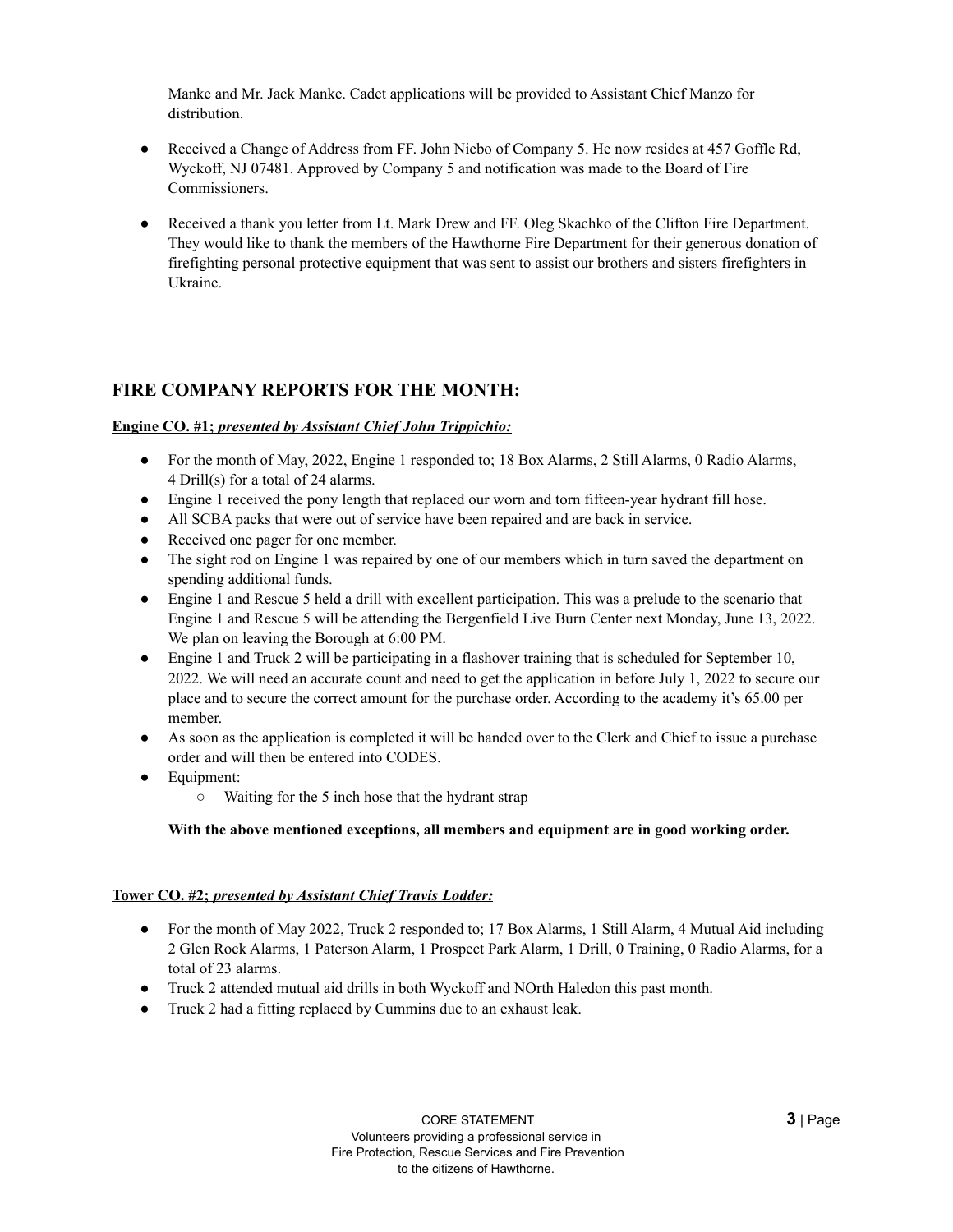- Truck 2 received 1 set of gear for FF. Carley Tamburro and calibration gas for multi-gas and natural gas meters and reminds all companies to have their meters calibrated.
- Truck 2 received bar oil and moto mix.
- Truck 2 has a radio issue with our mobile VHF radio, Goosetown was contacted for repairs.
- Truck 2 is requesting a depth guard for our cutters edge which broke during the Wyckoff drill.
- Air compressor for the horns at the firehouse has a leak. Ex. Assistant Chief Nelson is assisting us in the repair.

### **With the above mentioned exceptions, all members and equipment are in good working order.**

### **Engine CO. #3;** *presented by Assistant Chief Joseph Longo:*

- For the month of May 2022, Engine 3 responded to 17 Box Alarms, 0 Still Alarm, 5 Mutual Aid, 0 Chief Calls, and held 1 Drill for a total of 23 alarms with 1 additional training.
- FF. Fyfield is back to active duty.
- Engine's city horn needs to be replaced and will be scheduled for service.
- DEF sensor was replaced.
- All warranty work has been completed.
- FF. Silvestri's wife is doing much better and coming along well.

#### **With the above mentioned exceptions, all members and equipment are in good working order.**

#### **Engine CO. #4;** *presented by Assistant Chief Devin Hughes:*

- For the month of May 2022, Engine 4 responded to; 18 Box Alarms, 1 Still Alarms, 0 Standbys, 0 Radio Alarms, 1 Drill, for a total of 20 Alarms.
- Engine 4 currently has 2 SCBA's out of service. Packs are tagged and at Fire HQ.
- The new Engine 4 is expected to arrive this Thursday 6/9/22 in New Jersey. Further details to follow after next Tuesday's meeting at Campbell Supply when the projected date of delivery will be.
- Firefighter Dave Sylvester is on temporary medical leave.
- Firefighter Carlos Rivera has submitted a letter of resignation from the HFD.
- Firefighter Adam Geier has submitted a 3 month Personal Leave of Absence.

#### **With the above mentioned exceptions, all members and equipment are in good working order.**

#### **Rescue CO. #5;** *presented by Assistant Chief Anthony Manzo:*

- For the month of May 2022, Rescue 5 responded to; 19 Box Alarms, 1 Still Alarms, 2 Mutual Aid, 0 Stand-by, 4 Training /Drills, 0 Special Detail for a total of 26 Alarms.
- Vehicles and Equipment;
	- Rescue
		- Generator was repaired by Harrison generators. Upon return to Campbell the box was damaged and so was the generator. The generator was sent back to Harrison for repairs and will be advised when it's ready.
	- Unit 58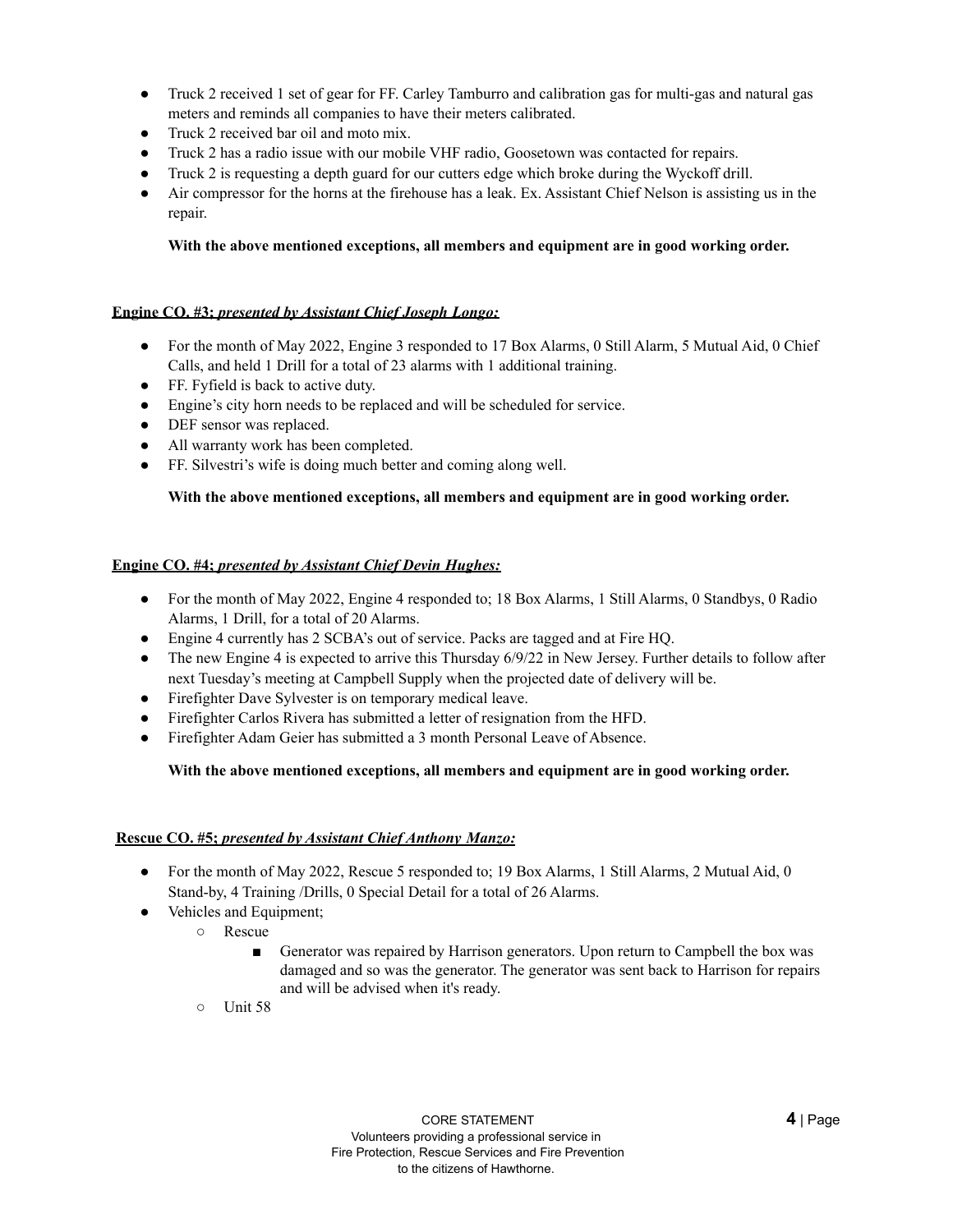- Quotes for emergency lighting and sirens have been obtained. Requesting all terrain/off road tires be installed on the unit in the future.
- Unit 57/Communications
	- Generator issue still needs to be rectified. Truck needs to be looked at for an exhaust leak. Members reporting CO alarms went off during last use in the rear compartment. Fire Channels 3 and 4 have a defective antenna/transmission line which cannot receive or transmit from the console. Ex. Asst. Chief Nelson was notified by the radio room and awaiting parts to make repairs.
- Boat
	- Good Working Order
- Personal
	- Assistant Chief Anthony Manzo on medical leave from May 30, 2022 until June 13, 2022.
	- Probationary Firefighters Fiedler and Brackett both have completed Rescue School.

**With the above mentioned exceptions, all members and equipment are in good working order.**

## **FIRE PREVENTION REPORT;**

*reported by Fire Chief Joseph Speranza*

• Contained within the Chief's report.

## **CHIEF'S REPORT AND CURRENT EVENTS SUMMARY;**

*by Fire Chief Joseph Speranza*

I do wish to thank our attendees at the Memorial Service and Parade, unfortunately it was by far the poorest turnout of members in many years. I would recommend the board consider options, if necessary, but continuing to present our department as such is poor at best. Certainly do understand the concept that many of our members love to get away for the weekend so I believe some options should be provided by our chiefs.

On a better note, a job well done by the auxiliary with the flag sale. A considerable number of flags were displayed and sold by the group.

I also want to thank our companies for the significant cross training between fire companies.

**Updates -** We continue waiting on our hose order, high rise pack order and resin in the mix for a FEMA grant opportunity.

**NJ Grant -** The department will be seeking the new grant from NJ as the proper applications become available from the state.

**Lock box -** We will again be pursuing lock box ordinance and assistance from the difficult complexes on specific needs equipment.

**Office June 21st -** Officers training and meeting 7:30 pm at Fire HQs.

**Fireworks detail July 4th -** Ridgewood Fire Dept. requesting an Engine to attend their fireworks in place by 5:15 pm, detail will follow.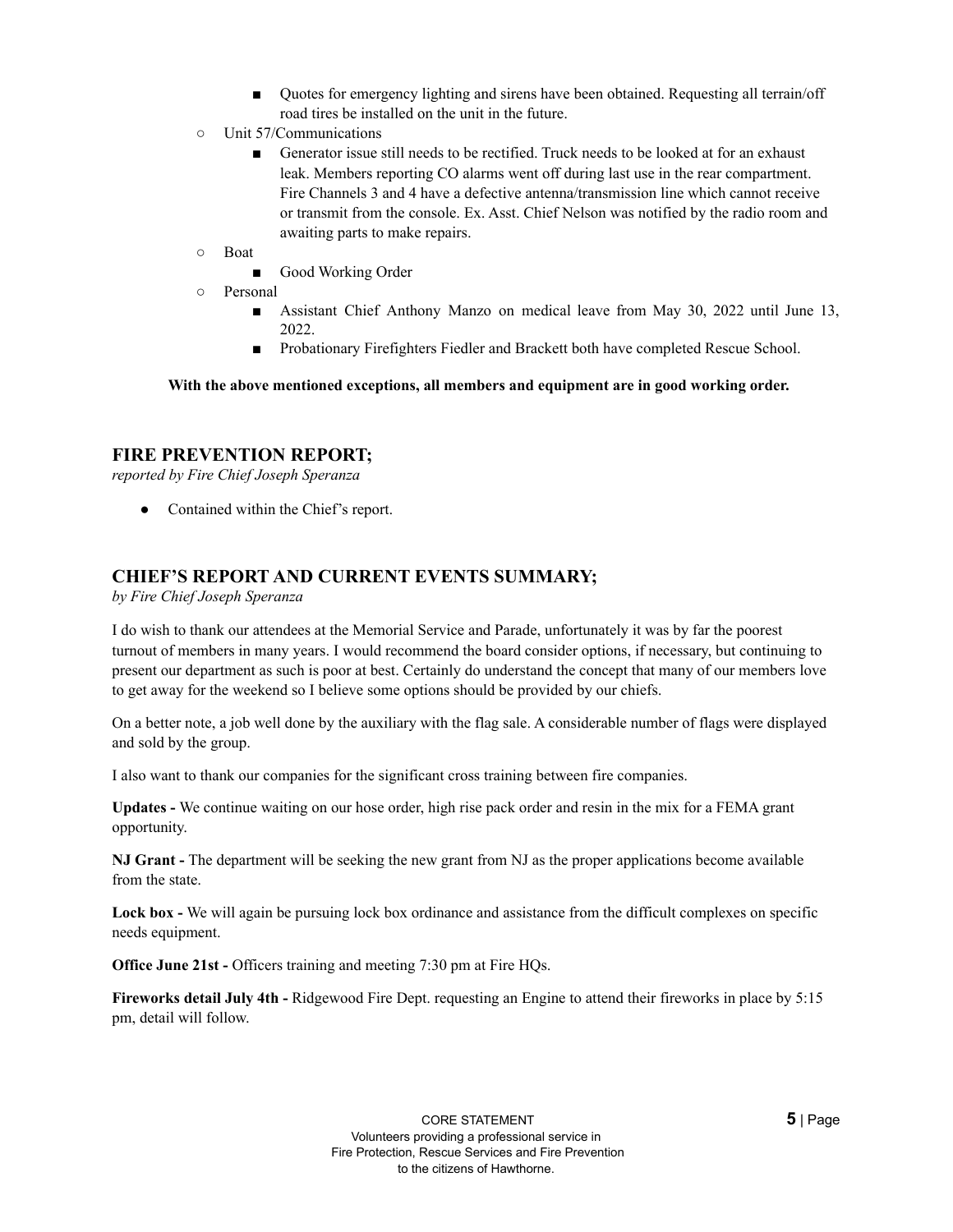**Hose testing -** Being scheduled with Ridgewood, Glen Rock and our department, expected late September, early October.

**Pump Testing -** Being scheduled with Ridgewood, Glen Rock, North Haledon, and our department, expected late August.

Respectfully, Chief J. Speranza

## **COMMITTEE REPORTS:**

- · **Communications Division:**
	- No Submission
- · **Cadets:**
	- No Submission
- · **Ladies Auxiliary:**
	- Presented a donation (\$5,000) to the Hawthorne Fire Dept. Training Center from the funds raised from the Red White and Blue Flag Event.
	- Donated two new wreaths replacements for the FD Memorial
- · **Citizen Fire:**
	- No Submission

#### · **Training Center:**

- Ex. Asst Chief Marsch is currently working on the Car Simulator, proposal and planning ongoing
- Building portable walls for the basement simulator
- Hazmat simulator is planned for the back of the Training Center

#### · **Exempt/Relief:**

·

·

- *Ex-Borough Chief Victor Tamburro*
	- Checking on the status of the two members from Company 1. Have resignation letters been submitted?

*Clerk- The of icers from Company 1 have been notified several times. Awaiting response.*

#### **Passaic County Sheriff's Department:**

- *Ex-Assistant Chief John Arturi -* OEM
	- Due to recent water-way calls, please remember to call ASAP if there is a need for the county.

#### **Radio Communications**

- *Ex-Assistant Chief Mike Nelson*
	- No Submission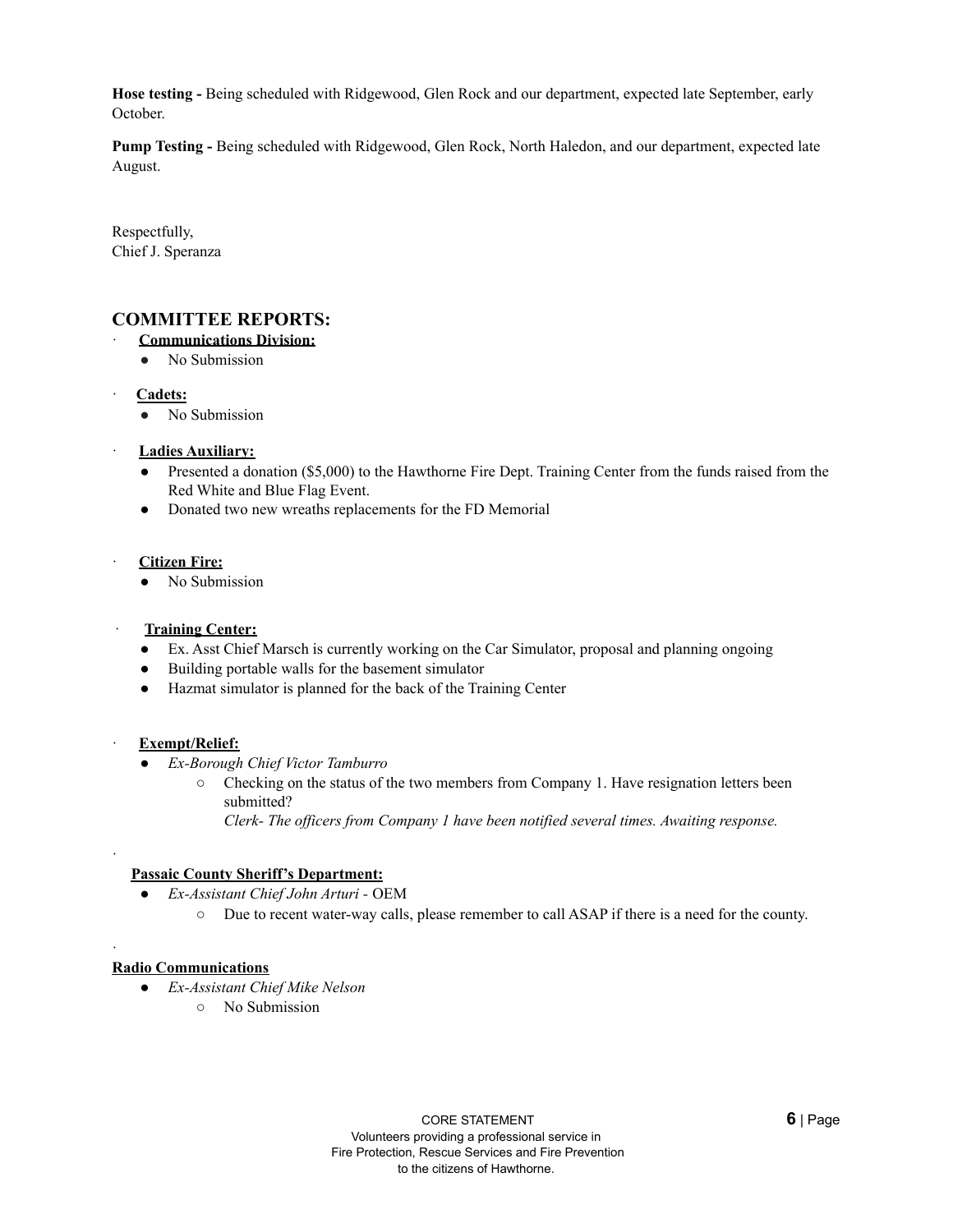## ·**CODES**

- *Captain John Carlo*
	- No Submission

### ·**Awards Committee**

● No Submission

## **OLD BUSINESS:**

- Engine Company 1:
	- No old business to report.
- Tower Company 2:
	- Are members able to get hepatitis shots from the Borough? *Chief - Any member interested in getting a hepatitis shot, should contact Jennifer Scully, Borough of Hawthorne Dept. Insurance, Compliance, & Education Manager*
	- Since Truck 2 is still under warranty, do we need to use Fierro's Auto Service's PO for annual maintenance?

*Chief - Yes, Fierro's PO should be used for the general chassis maintenance.*

- Engine Company 3:
	- No old business to report.
	- Engine Company 4:
		- No old business to report.
- Rescue Company 5:
	- No old business to report.

## **NEW BUSINESS:**

- Engine Company 1:
	- No new business to report.
- Tower Company 2:
	- Portable radio programming is on-going.
- Engine Company 3:
	- No new business to report.
- Engine Company 4:
	- No new business to report.
- Rescue Company 5:
	- No new business to report.
- Chief Speranza
	- Communications testing;
		- We will repeat testing portable radios beginning July 11th at 7pm. Schedule has been provided to each company Assistant Chief.
	- Fast/Flood Water Operations Guidelines have been provided to each company Assistant Chief. The information should be reviewed by our membership.
	- Standard Operating Guidelines Respiratory Protection SCBA have been provided to each company Assistant Chief. The information should be reviewed by our membership.
	- Printer policy was provided to each company Assistant Chief. The information should be reviewed by our membership.